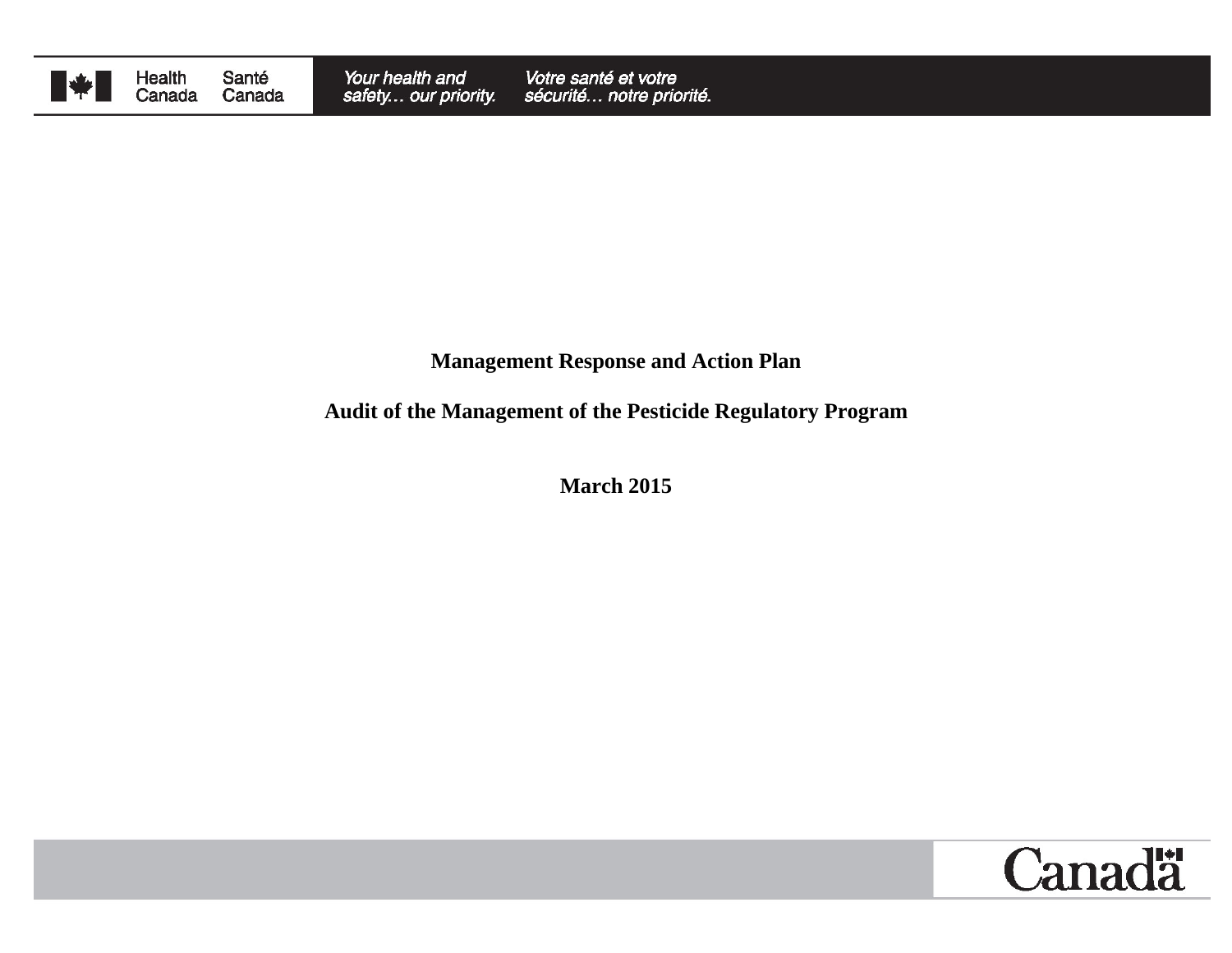| <b>Management Response and Planned</b><br><b>Management Action</b>   | <b>Deliverables</b>                                                                                                                                            | <b>Expected</b><br><b>Completion Date</b>                                | <b>Responsibility</b>                                                    |
|----------------------------------------------------------------------|----------------------------------------------------------------------------------------------------------------------------------------------------------------|--------------------------------------------------------------------------|--------------------------------------------------------------------------|
| Management agrees with this recommendation.                          |                                                                                                                                                                |                                                                          |                                                                          |
| including a strategy for outreach<br>activities.                     | Five-Year Strategic<br>Plan                                                                                                                                    | March 2016                                                               | Executive<br>Director, Pest<br>Management<br>Regulatory<br>Agency (PMRA) |
| Management agrees with this recommendation.                          |                                                                                                                                                                |                                                                          |                                                                          |
| operational planning process and its                                 | Financial coding<br>structure                                                                                                                                  | April 2015                                                               | Director,<br>Strategic                                                   |
| financial<br>and<br>non-financial<br>PMRA's new cost-recovery regime | <b>Activity Tracking</b><br>reports to validate<br>and support the<br>operational plans                                                                        | April 2016                                                               | Planning,<br>Finance and<br><b>Business</b><br>Operations                |
| the User Fees Act.                                                   | Standardized<br>planning templates                                                                                                                             | April 2016                                                               | <b>Division</b>                                                          |
|                                                                      |                                                                                                                                                                |                                                                          |                                                                          |
|                                                                      | an updated Five-year Strategic Plan,<br>corresponding plans to align better all<br>information. This work will support<br>and the reporting requirements under | PMRA is in the process of developing<br>PMRA continues to streamline its |                                                                          |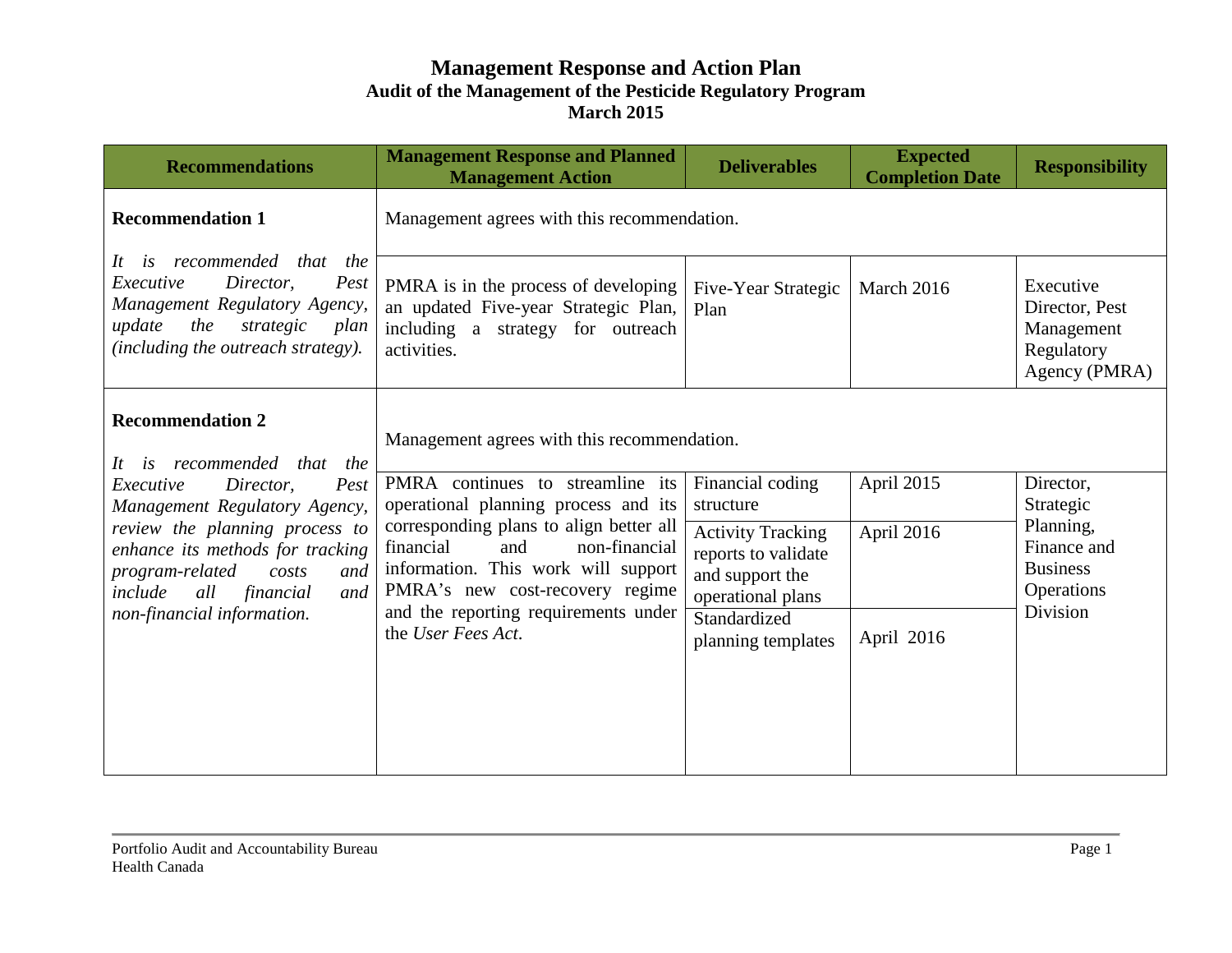| <b>Recommendations</b>                                                                                                                                                                                                       | <b>Management Response and Planned</b><br><b>Management Action</b>                                                                                                                                                                                                                                                                                                                                                                                                                             | <b>Deliverables</b>                                                                                               | <b>Expected</b><br><b>Completion Date</b> | <b>Responsibility</b>                                                                                                    |
|------------------------------------------------------------------------------------------------------------------------------------------------------------------------------------------------------------------------------|------------------------------------------------------------------------------------------------------------------------------------------------------------------------------------------------------------------------------------------------------------------------------------------------------------------------------------------------------------------------------------------------------------------------------------------------------------------------------------------------|-------------------------------------------------------------------------------------------------------------------|-------------------------------------------|--------------------------------------------------------------------------------------------------------------------------|
| <b>Recommendation 3</b><br>It is recommended that the<br>Executive<br>Director,<br>Pest<br>Management Regulatory Agency,<br>enhance the work plan to<br>integrate better the re-evaluation<br>and special review activities. | Management agrees with the recommendation.<br>PMRA recognizes the importance of<br>an integrated work plan for operational<br>planning purposes. To this end,<br>PMRA has recently<br>drafted a<br>three-year work plan that integrates<br>both the re-evaluation and special<br>review activities. The work plan takes<br>international<br>consideration<br>into<br>re-evaluation timelines, so that PMRA<br>is able to capitalize and coordinate<br>efforts with its international partners. | Table for advice at<br>Pest Management<br><b>Advisory Council</b><br>(PMAC)<br>Approved three-<br>year work plan. | <b>COMPLETED</b><br>March 2015            | Director General,<br>Value<br>Assessment and<br>Re-evaluation<br>Management<br>Directorate<br>Director General,<br>Value |
|                                                                                                                                                                                                                              |                                                                                                                                                                                                                                                                                                                                                                                                                                                                                                |                                                                                                                   |                                           | Assessment and<br>Re-evaluation<br>Management<br>Directorate                                                             |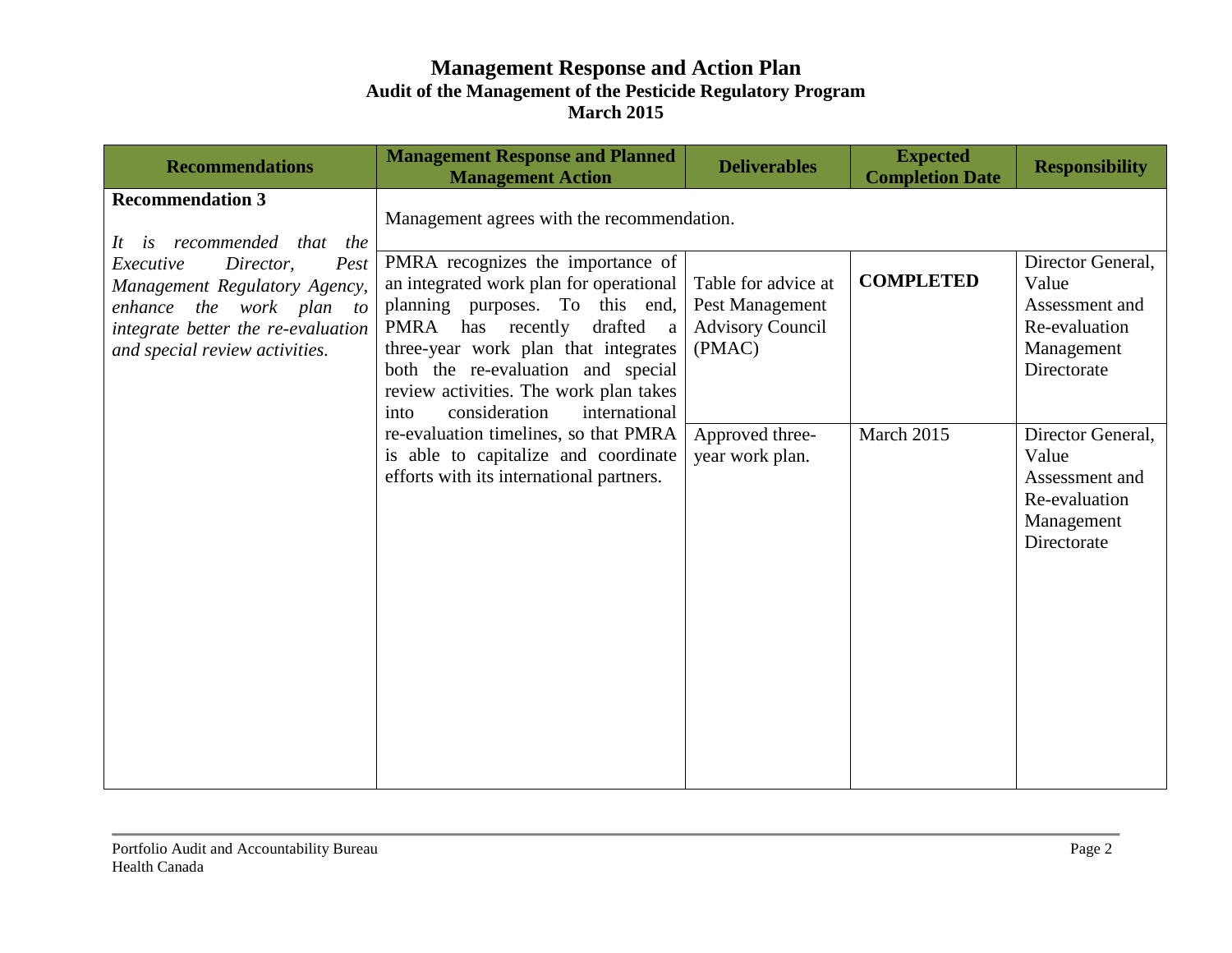| <b>Recommendations</b>                                                                                                                                                                                              | <b>Management Response and Planned</b><br><b>Management Action</b>                                                                                                                                                                                                                                                                                                                                                                | <b>Deliverables</b>               | <b>Expected</b><br><b>Completion Date</b> | <b>Responsibility</b>                            |
|---------------------------------------------------------------------------------------------------------------------------------------------------------------------------------------------------------------------|-----------------------------------------------------------------------------------------------------------------------------------------------------------------------------------------------------------------------------------------------------------------------------------------------------------------------------------------------------------------------------------------------------------------------------------|-----------------------------------|-------------------------------------------|--------------------------------------------------|
| <b>Recommendation 4</b><br>It is recommended that the<br>Pest<br>Executive<br>Director,<br>Management Regulatory Agency,<br>develop an integrated IM/IT<br>strategy to support the Pesticide<br>Regulatory Program. | Management agrees with the recommendation.<br>PMRA has been developing a<br>multi-year IM/IT Strategy, including a<br>four-year project to modernize its<br>aging IM/IT system infrastructure.<br>This project was approved by PMRA<br>senior management in January 2015<br>and is planned to commence in early<br>fiscal year 2015-16.                                                                                           | <b>IM/IT Strategy</b><br>Document | March 2015                                | Director General,<br>Registration<br>Directorate |
|                                                                                                                                                                                                                     | addition, a farther-reaching,<br>In<br>integrated IM/IT strategy will be<br>produced by end of March 2015. It<br>will address continued electronic<br>business process improvement and<br>increased transparency and availability<br>of electronic information, driven by<br>key initiatives such as the new<br>cost-recovery regime, partnership<br>initiatives and international electronic<br>pesticide information standards. |                                   |                                           |                                                  |